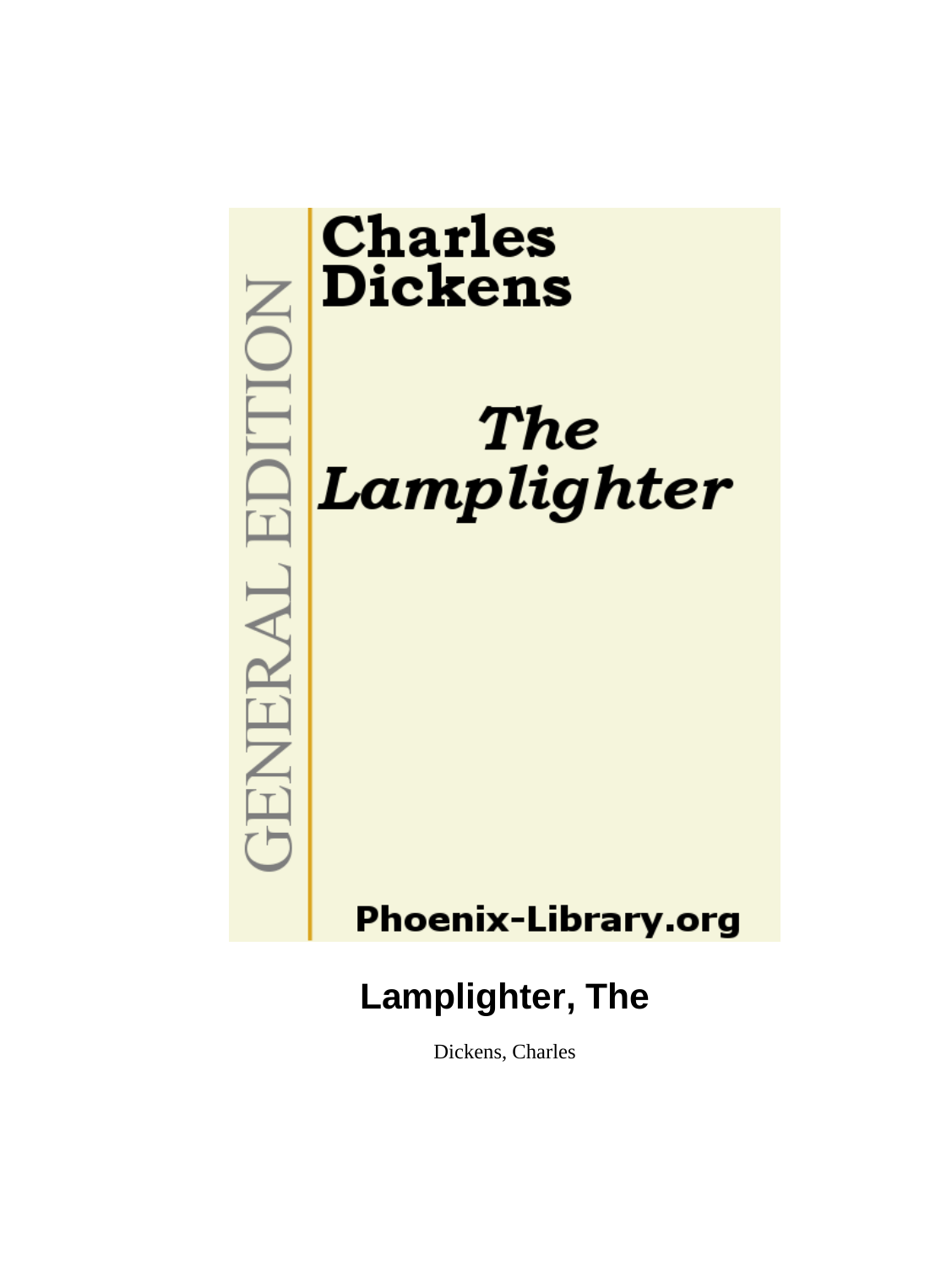[About Phoenix−Edition](#page-18-0) **[Copyright](#page-19-0)**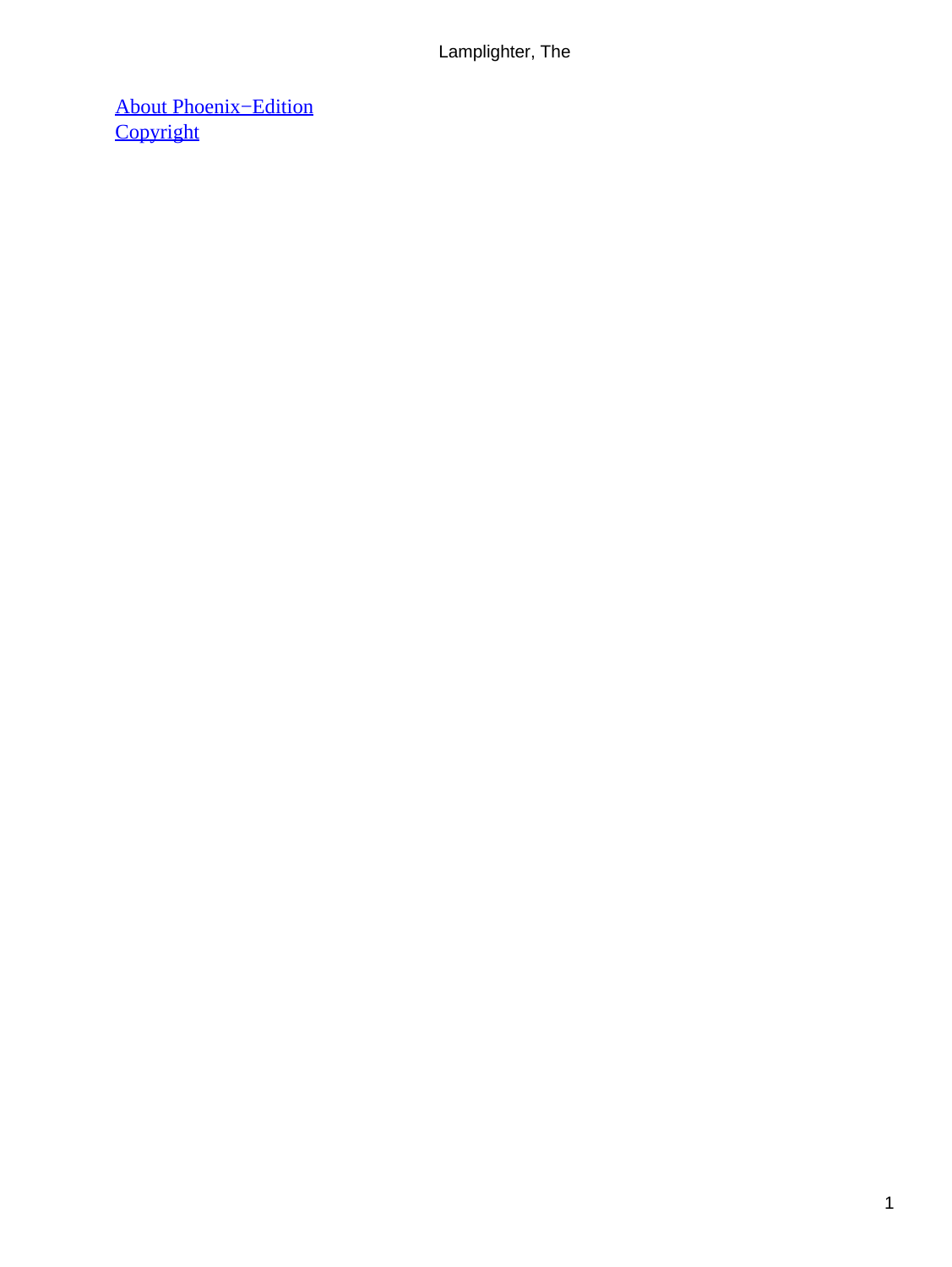#### **The Lamplighter by Charles Dickens**

#### THE **LAMPLIGHTER**

 'If you talk of Murphy and Francis Moore, gentlemen,' said the lamplighter who was in the chair, 'I mean to say that neither of 'em ever had any more to do with the stars than Tom Grig had.'

'And what had HE to do with 'em?' asked the lamplighter who officiated as vice.

'Nothing at all,' replied the other; 'just exactly nothing at all.'

 'Do you mean to say you don't believe in Murphy, then?' demanded the lamplighter who had opened the discussion.

 'I mean to say I believe in Tom Grig,' replied the chairman. 'Whether I believe in Murphy, or not, is a matter between me and my conscience; and whether Murphy believes in himself, or not, is a matter between him and his conscience. Gentlemen, I drink your healths.'

 The lamplighter who did the company this honour, was seated in the chimney−corner of a certain tavern, which has been, time out of mind, the Lamplighters' House of Call. He sat in the midst of a circle of lamplighters, and was the cacique, or chief of the tribe.

 If any of our readers have had the good fortune to behold a lamplighter's funeral, they will not be surprised to learn that lamplighters are a strange and primitive people; that they rigidly adhere to old ceremonies and customs which have been handed down among them from father to son since the first public lamp was lighted out of doors; that they intermarry, and betroth their children in infancy; that they enter into no plots or conspiracies (for who ever heard of a traitorous lamplighter?); that they commit no crimes against the laws of their country (there being no instance of a murderous or burglarious lamplighter); that they are, in short, notwithstanding their apparently volatile and restless character, a highly moral and reflective people: having among themselves as many traditional observances as the Jews, and being, as a body, if not as old as the hills, at least as old as the streets. It is an article of their creed that the first faint glimmering of true civilisation shone in the first street−light maintained at the public expense. They trace their existence and high position in the public esteem, in a direct line to the heathen mythology; and hold that the history of Prometheus himself is but a pleasant fable, whereof the true hero is a lamplighter.

'Gentlemen,' said the lamplighter in the chair, 'I drink your healths.'

'And perhaps, Sir,' said the vice, holding up his glass, and rising a little way off his seat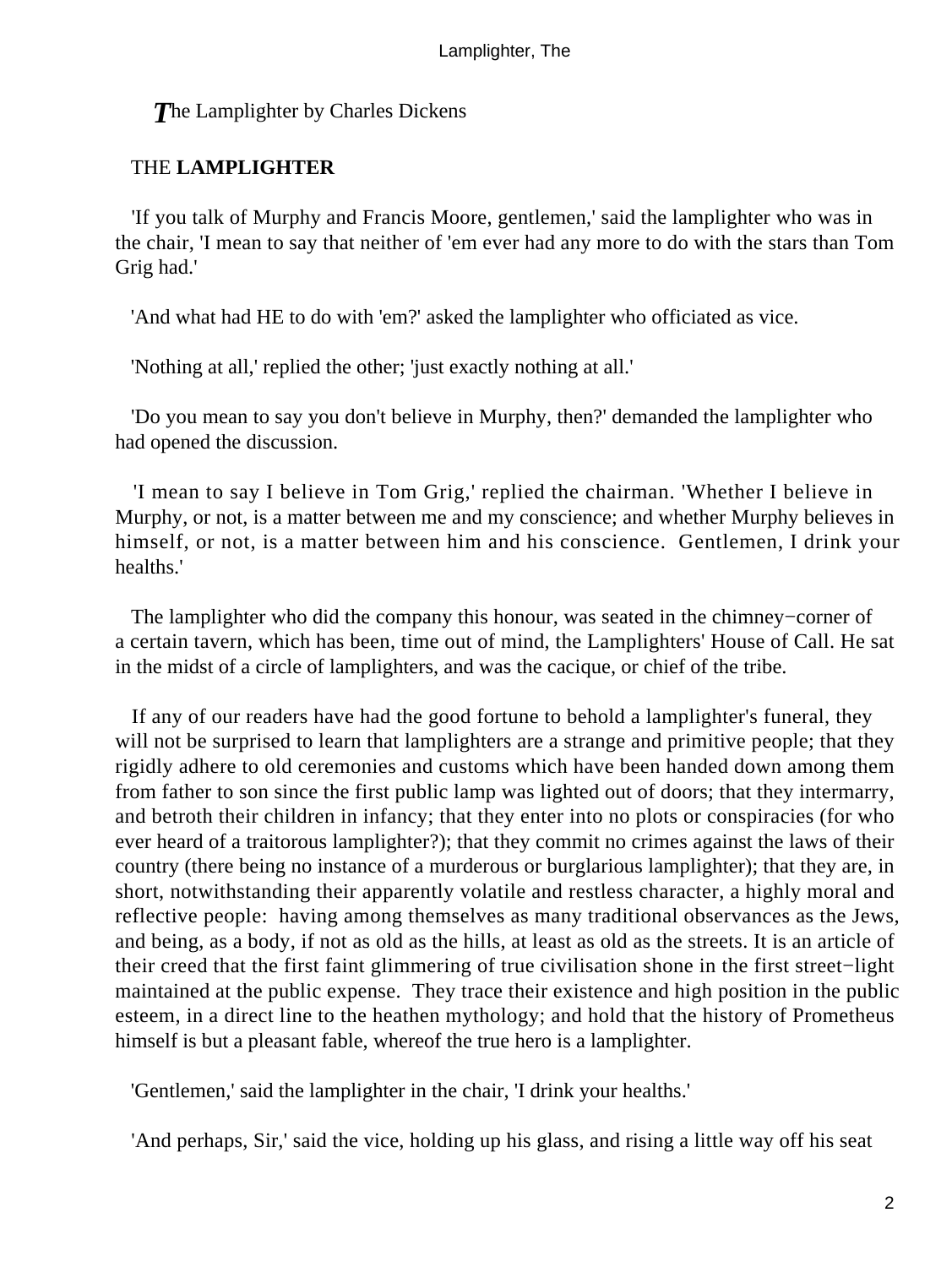and sitting down again, in token that he recognised and returned the compliment, 'perhaps you will add to that condescension by telling us who Tom Grig was, and how he came to be connected in your mind with Francis Moore, Physician.'

'Hear, hear, hear!' cried the lamplighters generally.

 'Tom Grig, gentlemen,' said the chairman, 'was one of us; and it happened to him, as it don't often happen to a public character in our line, that he had his what−you−may−call−it cast.'

'His head?' said the vice.

'No,' replied the chairman, 'not his head.'

 'His face, perhaps?' said the vice. 'No, not his face.' 'His legs?' 'No, not his legs.' Nor yet his arms, nor his hands, nor his feet, nor his chest, all of which were severally suggested.

'His nativity, perhaps?'

 'That's it,' said the chairman, awakening from his thoughtful attitude at the suggestion. 'His nativity. That's what Tom had cast, gentlemen.'

'In plaster?' asked the vice.

'I don't rightly know how it's done,' returned the chairman. 'But I suppose it was.'

 And there he stopped as if that were all he had to say; whereupon there arose a murmur among the company, which at length resolved itself into a request, conveyed through the vice, that he would go on. This being exactly what the chairman wanted, he mused for a little time, performed that agreeable ceremony which is popularly termed wetting one's whistle, and went on thus:

 'Tom Grig, gentlemen, was, as I have said, one of us; and I may go further, and say he was an ornament to us, and such a one as only the good old times of oil and cotton could have produced. Tom's family, gentlemen, were all lamplighters.'

'Not the ladies, I hope?' asked the vice.

 'They had talent enough for it, Sir,' rejoined the chairman, 'and would have been, but for the prejudices of society. Let women have their rights, Sir, and the females of Tom's family would have been every one of 'em in office. But that emancipation hasn't come yet, and hadn't then, and consequently they confined themselves to the bosoms of their families, cooked the dinners, mended the clothes, minded the children, comforted their husbands, and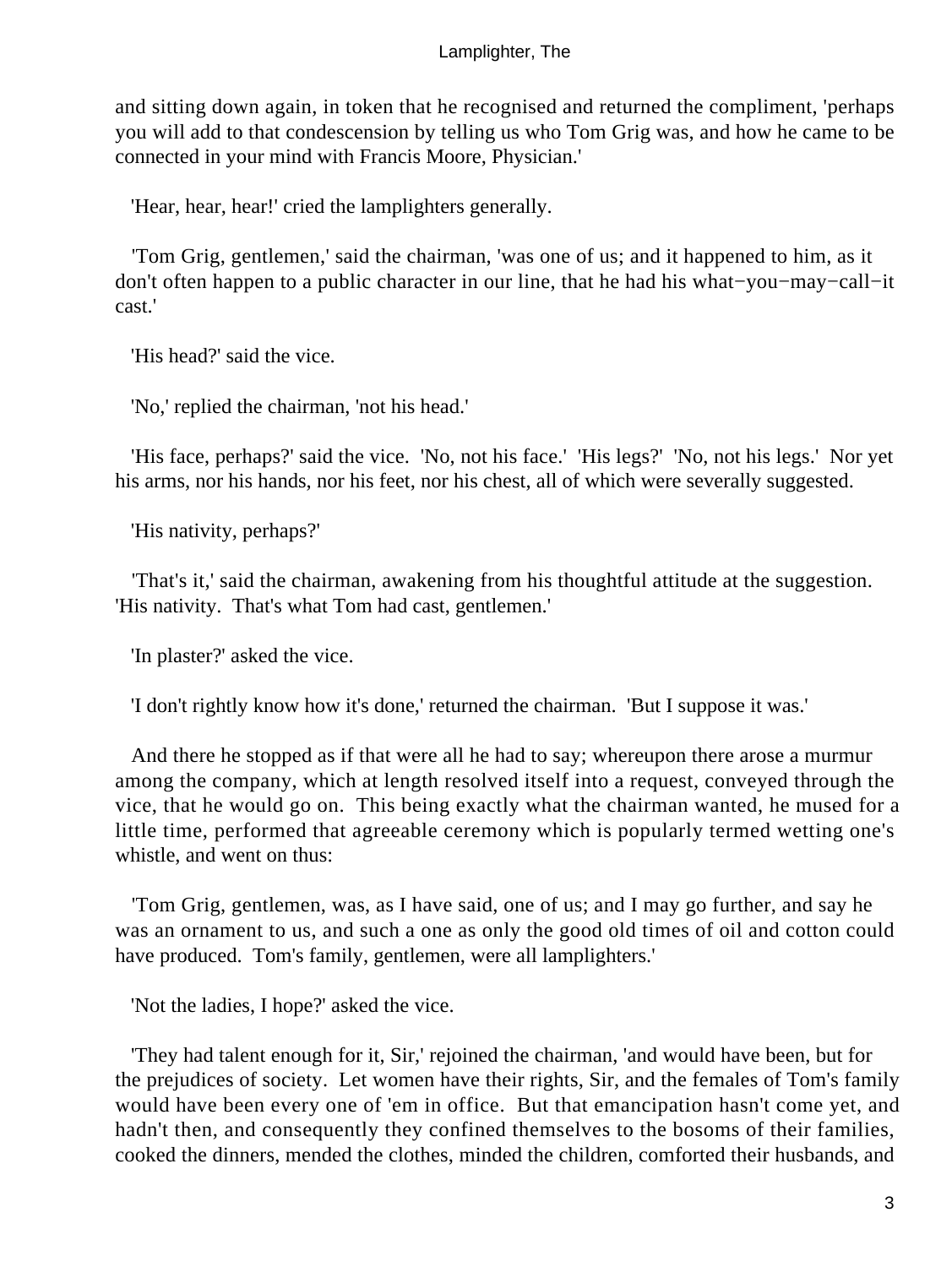attended to the house−keeping generally. It's a hard thing upon the women, gentlemen, that they are limited to such a sphere of action as this; very hard.

 'I happen to know all about Tom, gentlemen, from the circumstance of his uncle by his mother's side, having been my particular friend. His (that's Tom's uncle's) fate was a melancholy one. Gas was the death of him. When it was first talked of, he laughed. He wasn't angry; he laughed at the credulity of human nature. «They might as well talk,» he says, «of laying on an everlasting succession of glow−worms;» and then he laughed again, partly at his joke, and partly at poor humanity.

 'In course of time, however, the thing got ground, the experiment was made, and they lighted up Pall Mall. Tom's uncle went to see it. I've heard that he fell off his ladder fourteen times that night, from weakness, and that he would certainly have gone on falling till he killed himself, if his last tumble hadn't been into a wheelbarrow which was going his way, and humanely took him home. «I foresee in this,» says Tom's uncle faintly, and taking to his bed as he spoke − «I foresee in this,» he says, «the breaking up of our profession. There's no more going the rounds to trim by daylight, no more dribbling down of the oil on the hats and bonnets of ladies and gentlemen when one feels in spirits. Any low fellow can light a gas−lamp. And it's all up.» In this state of mind, he petitioned the government for − I want a word again, gentlemen – what do you call that which they give to people when it's found out, at last, that they've never been of any use, and have been paid too much for doing nothing?'

'Compensation?' suggested the vice.

 'That's it,' said the chairman. 'Compensation. They didn't give it him, though, and then he got very fond of his country all at once, and went about saying that gas was a death−blow to his native land, and that it was a plot of the radicals to ruin the country and destroy the oil and cotton trade for ever, and that the whales would go and kill themselves privately, out of sheer spite and vexation at not being caught. At last he got right−down cracked; called his tobacco−pipe a gas−pipe; thought his tears were lamp− oil; and went on with all manner of nonsense of that sort, till one night he hung himself on a lamp−iron in Saint Martin's Lane, and there was an end of HIM.

 'Tom loved him, gentlemen, but he survived it. He shed a tear over his grave, got very drunk, spoke a funeral oration that night in the watch−house, and was fined five shillings for it, in the morning. Some men are none the worse for this sort of thing. Tom was one of 'em. He went that very afternoon on a new beat: as clear in his head, and as free from fever as Father Mathew himself.

 'Tom's new beat, gentlemen, was − I can't exactly say where, for that he'd never tell; but I know it was in a quiet part of town, where there were some queer old houses. I have always had it in my head that it must have been somewhere near Canonbury Tower in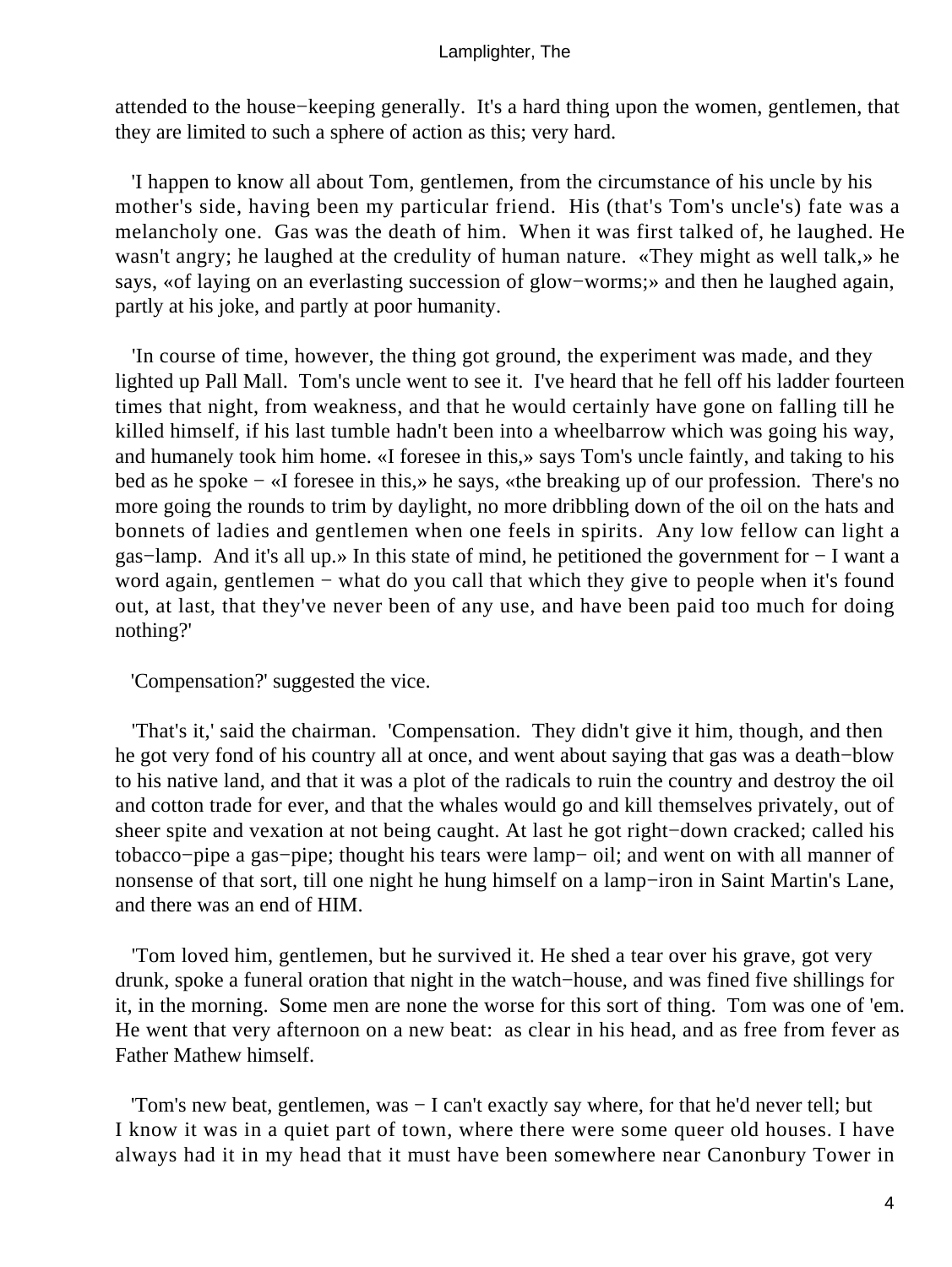Islington, but that's a matter of opinion. Wherever it was, he went upon it, with a bran−new ladder, a white hat, a brown holland jacket and trousers, a blue neck−kerchief, and a sprig of full− blown double wall−flower in his button−hole. Tom was always genteel in his appearance, and I have heard from the best judges, that if he had left his ladder at home that afternoon, you might have took him for a lord.

 'He was always merry, was Tom, and such a singer, that if there was any encouragement for native talent, he'd have been at the opera. He was on his ladder, lighting his first lamp, and singing to himself in a manner more easily to be conceived than described, when he hears the clock strike five, and suddenly sees an old gentleman with a telescope in his hand, throw up a window and look at him very hard.

 'Tom didn't know what could be passing in this old gentleman's mind. He thought it likely enough that he might be saying within himself, «Here's a new lamplighter − a good−looking young fellow − shall I stand something to drink?» Thinking this possible, he keeps quite still, pretending to be very particular about the wick, and looks at the old gentleman sideways, seeming to take no notice of him.

 'Gentlemen, he was one of the strangest and most mysterious−looking files that ever Tom clapped his eyes on. He was dressed all slovenly and untidy, in a great gown of a kind of bed−furniture pattern, with a cap of the same on his head; and a long old flapped waistcoat; with no braces, no strings, very few buttons − in short, with hardly any of those artificial contrivances that hold society together. Tom knew by these signs, and by his not being shaved, and by his not being over−clean, and by a sort of wisdom not quite awake, in his face, that he was a scientific old gentleman. He often told me that if he could have conceived the possibility of the whole Royal Society being boiled down into one man, he should have said the old gentleman's body was that Body.

 'The old gentleman claps the telescope to his eye, looks all round, sees nobody else in sight, stares at Tom again, and cries out very loud:

«Hal−loa!»

«Halloa, Sir,» says Tom from the ladder; «and halloa again, if you come to that.»

 «Here's an extraordinary fulfilment,» says the old gentleman, «of a prediction of the planets.»

«Is there?» says Tom. «I'm very glad to hear it.»

«Young man,» says the old gentleman, «you don't know me.»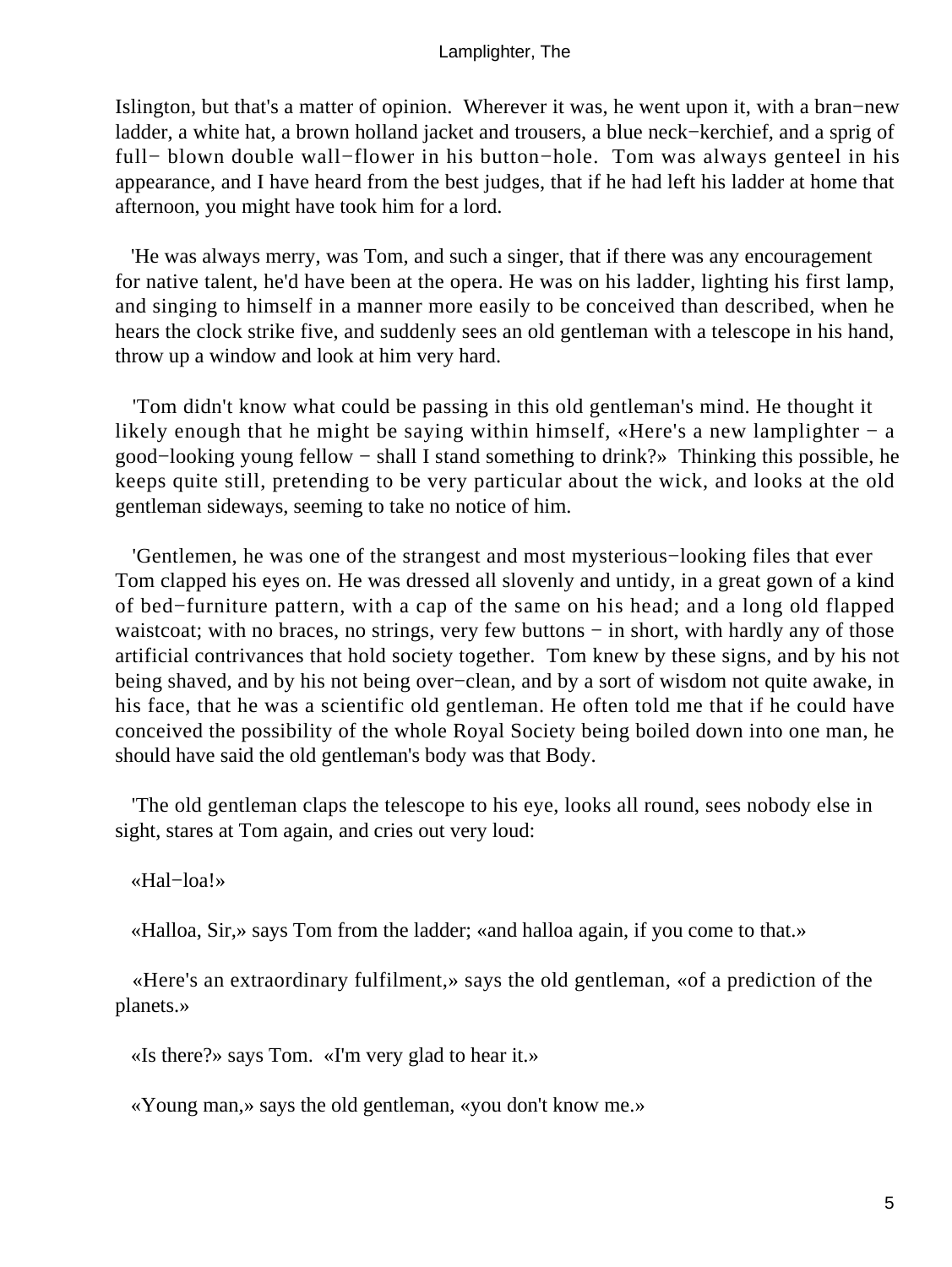«Sir,» says Tom, «I have not that honour; but I shall be happy to drink your health, notwithstanding.»

 «I read,» cries the old gentleman, without taking any notice of this politeness on Tom's part − «I read what's going to happen, in the stars.»

 'Tom thanked him for the information, and begged to know if anything particular was going to happen in the stars, in the course of a week or so; but the old gentleman, correcting him, explained that he read in the stars what was going to happen on dry land, and that he was acquainted with all the celestial bodies.

«I hope they're all well, Sir,» says Tom, − «everybody.»

 «Hush!» cries the old gentleman. «I have consulted the book of Fate with rare and wonderful success. I am versed in the great sciences of astrology and astronomy. In my house here, I have every description of apparatus for observing the course and motion of the planets. Six months ago, I derived from this source, the knowledge that precisely as the clock struck five this afternoon a stranger would present himself − the destined husband of my young and lovely niece − in reality of illustrious and high descent, but whose birth would be enveloped in uncertainty and mystery. Don't tell me yours isn't,» says the old gentleman, who was in such a hurry to speak that he couldn't get the words out fast enough, «for I know better.»

 'Gentlemen, Tom was so astonished when he heard him say this, that he could hardly keep his footing on the ladder, and found it necessary to hold on by the lamp−post. There **WAS a** mystery about his birth. His mother had always admitted it. Tom had never known who was his father, and some people had gone so far as to say that even SHE was in doubt.

 'While he was in this state of amazement, the old gentleman leaves the window, bursts out of the house−door, shakes the ladder, and Tom, like a ripe pumpkin, comes sliding down into his arms.

 «Let me embrace you,» he says, folding his arms about him, and nearly lighting up his old bed−furniture gown at Tom's link. «You're a man of noble aspect. Everything combines to prove the accuracy of my observations. You have had mysterious promptings within you,» he says; «I know you have had whisperings of greatness, eh?» he says.

 «I think I have,» says Tom − Tom was one of those who can persuade themselves to anything they like − «I've often thought I wasn't the small beer I was taken for.»

 «You were right,» cries the old gentleman, hugging him again. «Come in. My niece awaits us.»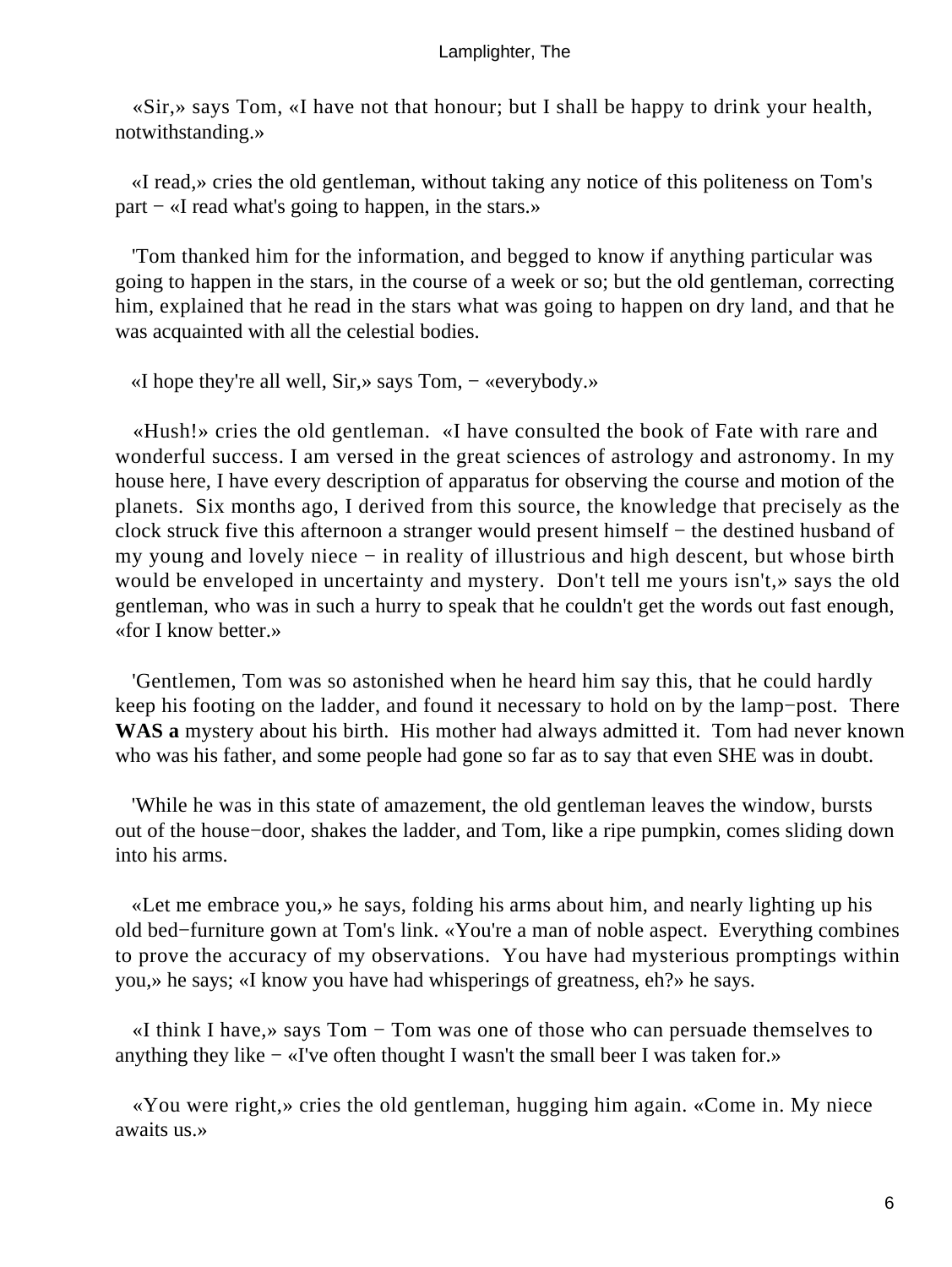«Is the young lady tolerable good−looking, Sir?» says Tom, hanging fire rather, as he thought of her playing the piano, and knowing French, and being up to all manner of accomplishments.

 «She's beautiful!» cries the old gentleman, who was in such a terrible bustle that he was all in a perspiration. «She has a graceful carriage, an exquisite shape, a sweet voice, a countenance beaming with animation and expression; and the eye,» he says, rubbing his hands, «of a startled fawn.»

 'Tom supposed this might mean, what was called among his circle of acquaintance, «a game eye;» and, with a view to this defect, inquired whether the young lady had any cash.

 «She has five thousand pounds,» cries the old gentleman. «But what of that? what of that? A word in your ear. I'm in search of the philosopher's stone. I have very nearly found it − not quite. It turns everything to gold; that's its property.»

 'Tom naturally thought it must have a deal of property; and said that when the old gentleman did get it, he hoped he'd be careful to keep it in the family.

 «Certainly,» he says, «of course. Five thousand pounds! What's five thousand pounds to us? What's five million?» he says. «What's five thousand million? Money will be nothing to us. We shall never be able to spend it fast enough.»

«We'll try what we can do, Sir,» says Tom.

«We will,» says the old gentleman. «Your name?»

«Grig,» says Tom.

 'The old gentleman embraced him again, very tight; and without speaking another word, dragged him into the house in such an excited manner, that it was as much as Tom could do to take his link and ladder with him, and put them down in the passage.

 'Gentlemen, if Tom hadn't been always remarkable for his love of truth, I think you would still have believed him when he said that all this was like a dream. There is no better way for a man to find out whether he is really asleep or awake, than calling for something to eat. If he's in a dream, gentlemen, he'll find something wanting in flavour, depend upon it.

 'Tom explained his doubts to the old gentleman, and said that if there was any cold meat in the house, it would ease his mind very much to test himself at once. The old gentleman ordered up a venison pie, a small ham, and a bottle of very old Madeira. At the first mouthful of pie and the first glass of wine, Tom smacks his lips and cries out, «I'm awake − wide awake;» and to prove that he was so, gentlemen, he made an end of 'em both.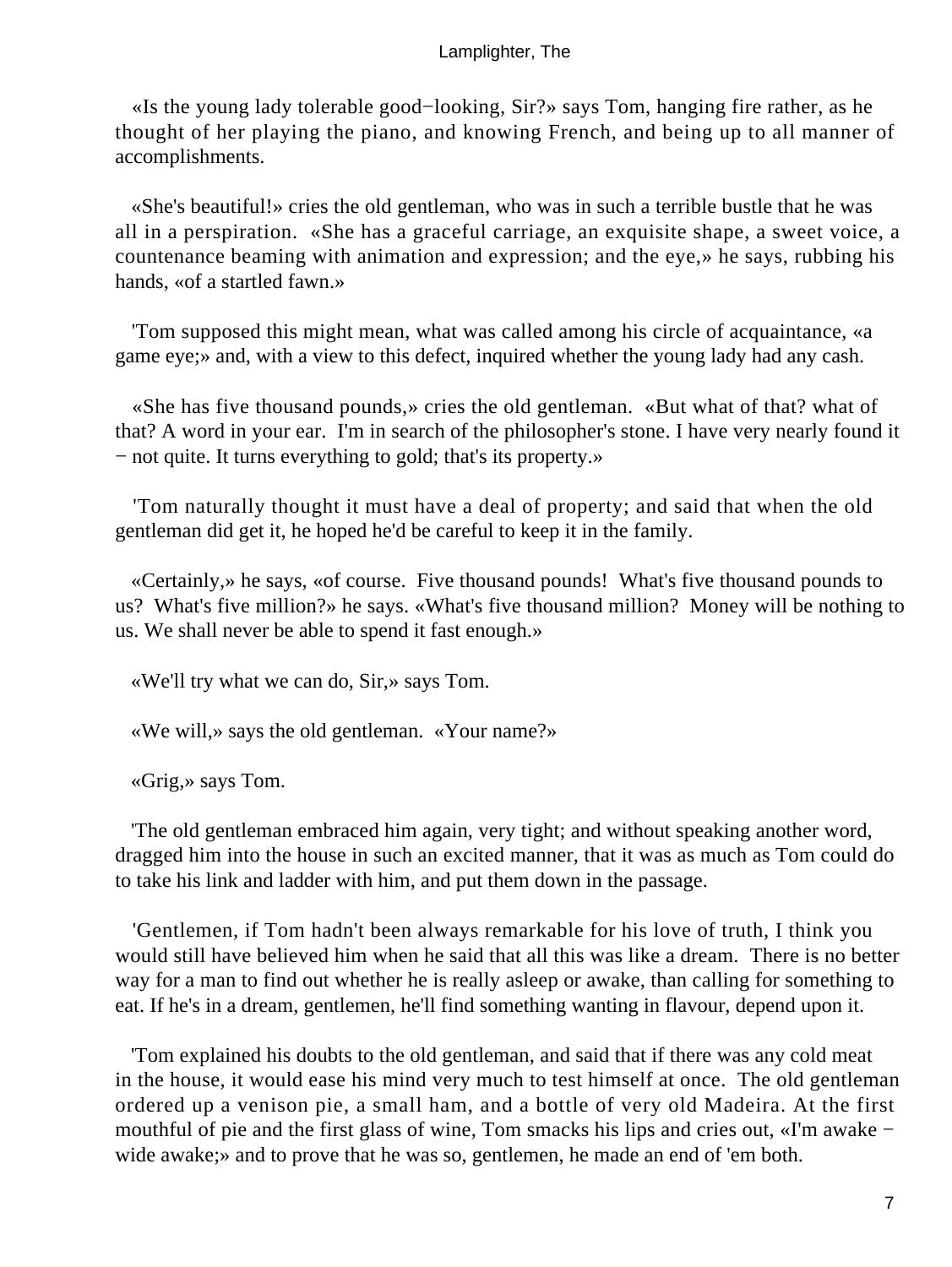'When Tom had finished his meal (which he never spoke of afterwards without tears in his eyes), the old gentleman hugs him again, and says, «Noble stranger! let us visit my young and lovely niece.» Tom, who was a little elevated with the wine, replies, «The noble stranger is agreeable!» At which words the old gentleman took him by the hand, and led him to the parlour; crying as he opened the door, «Here is Mr. Grig, the favourite of the planets!»

 'I will not attempt a description of female beauty, gentlemen, for every one of us has a model of his own that suits his own taste best. In this parlour that I'm speaking of, there were two young ladies; and if every gentleman present, will imagine two models of his own in their places, and will be kind enough to polish 'em up to the very highest pitch of perfection, he will then have a faint conception of their uncommon radiance.

 'Besides these two young ladies, there was their waiting−woman, that under any other circumstances Tom would have looked upon as a Venus; and besides her, there was a tall, thin, dismal−faced young gentleman, half man and half boy, dressed in a childish suit of clothes very much too short in the legs and arms; and looking, according to Tom's comparison, like one of the wax juveniles from a tailor's door, grown up and run to seed. Now, this youngster stamped his foot upon the ground and looked very fierce at Tom, and Tom looked fierce at him – for to tell the truth, gentlemen, Tom more than half suspected that when they entered the room he was kissing one of the young ladies; and for anything Tom knew, you observe, it might be HIS young lady – which was not pleasant.

 «Sir,» says Tom, «before we proceed any further, will you have the goodness to inform me who this young Salamander» − Tom called him that for aggravation, you perceive, gentlemen − «who this young Salamander may be?»

 «That, Mr. Grig,» says the old gentleman, «is my little boy. He was christened Galileo Isaac Newton Flamstead. Don't mind him. He's a mere child.»

 «And a very fine child too,» says Tom − still aggravating, you'll observe − «of his age, and as good as fine, I have no doubt. How do you do, my man?» with which kind and patronising expressions, Tom reached up to pat him on the head, and quoted two lines about little boys, from Doctor Watts's Hymns, which he had learnt at a Sunday School.

 'It was very easy to see, gentlemen, by this youngster's frowning and by the waiting−maid's tossing her head and turning up her nose, and by the young ladies turning their backs and talking together at the other end of the room, that nobody but the old gentleman took very kindly to the noble stranger. Indeed, Tom plainly heard the waiting−woman say of her master, that so far from being able to read the stars as he pretended, she didn't believe he knew his letters in 'em, or at best that he had got further than words in one syllable; but Tom, not minding this (for he was in spirits after the Madeira), looks with an agreeable air towards the young ladies, and, kissing his hand to both, says to the old gentleman, «Which is which?»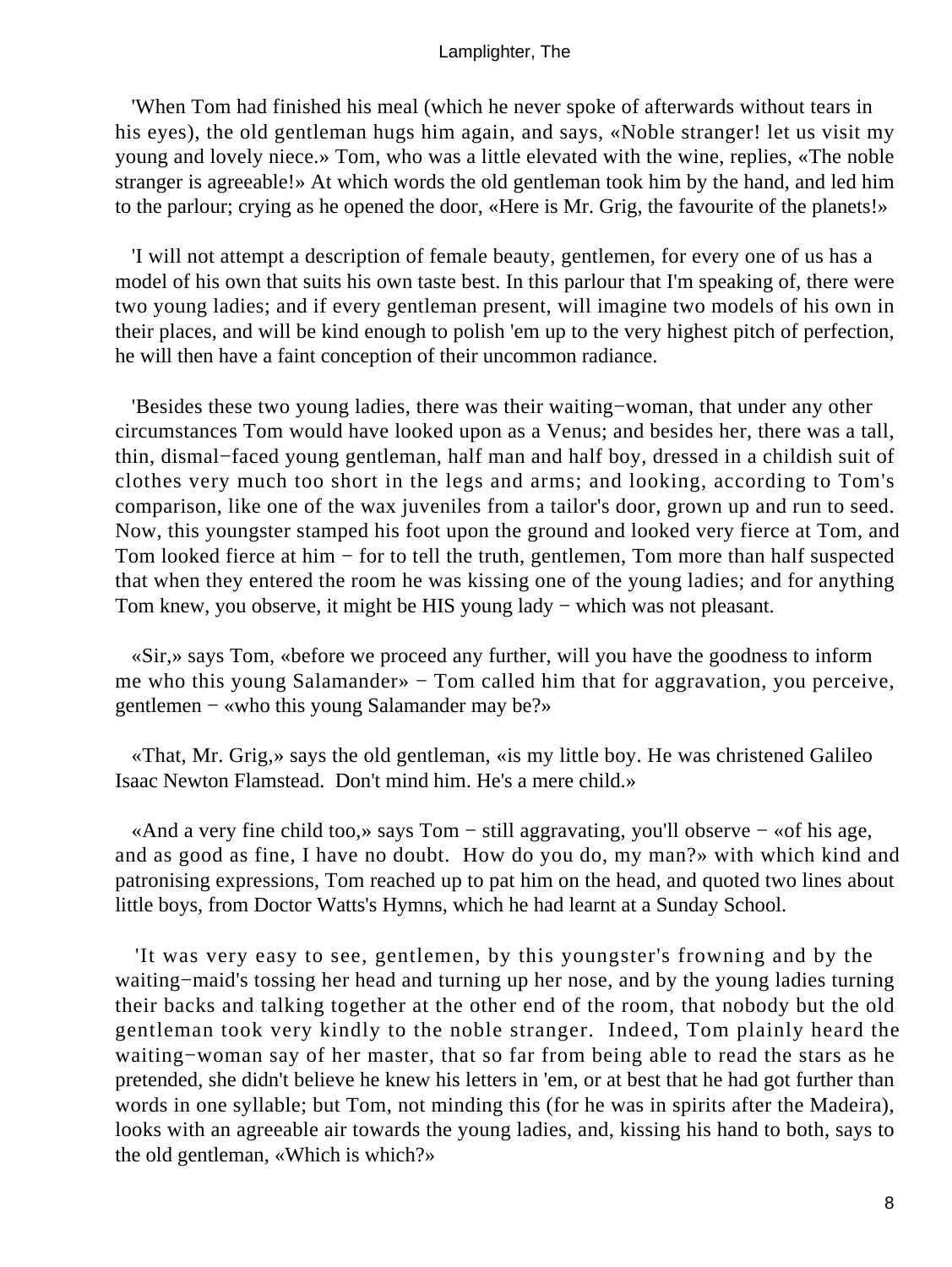«This,» says the old gentleman, leading out the handsomest, if one of 'em could possibly be said to be handsomer than the other − «this is my niece, Miss Fanny Barker.»

 «If you'll permit me, Miss,» says Tom, «being a noble stranger and a favourite of the planets, I will conduct myself as such.» With these words, he kisses the young lady in a very affable way, turns to the old gentleman, slaps him on the back, and says, «When's it to come off, my buck?»

 'The young lady coloured so deep, and her lip trembled so much, gentlemen, that Tom really thought she was going to cry. But she kept her feelings down, and turning to the old gentleman, says, «Dear uncle, though you have the absolute disposal of my hand and fortune, and though you mean well in disposing of 'em thus, I ask you whether you don't think this is a mistake? Don't you think, dear uncle,» she says, «that the stars must be in error? Is it not possible that the comet may have put 'em out?»

 «The stars,» says the old gentleman, «couldn't make a mistake if they tried. Emma,» he says to the other young lady.

«Yes, papa,» says she.

 «The same day that makes your cousin Mrs. Grig will unite you to the gifted Mooney. No remonstrance – no tears. Now, Mr. Grig, let me conduct you to that hallowed ground, that philosophical retreat, where my friend and partner, the gifted Mooney of whom I have just now spoken, is even now pursuing those discoveries which shall enrich us with the precious metal, and make us masters of the world. Come, Mr. Grig,» he says.

 «With all my heart, Sir,» replies Tom; «and luck to the gifted Mooney, say I − not so much on his account as for our worthy selves!» With this sentiment, Tom kissed his hand to the ladies again, and followed him out; having the gratification to perceive, as he looked back, that they were all hanging on by the arms and legs of Galileo Isaac Newton Flamstead, to prevent him from following the noble stranger, and tearing him to pieces.

 'Gentlemen, Tom's father−in−law that was to be, took him by the hand, and having lighted a little lamp, led him across a paved court−yard at the back of the house, into a very large, dark, gloomy room: filled with all manner of bottles, globes, books, telescopes, crocodiles, alligators, and other scientific instruments of every kind. In the centre of this room was a stove or furnace, with what Tom called a pot, but which in my opinion was a crucible, in full boil. In one corner was a sort of ladder leading through the roof; and up this ladder the old gentleman pointed, as he said in a whisper:

 «The observatory. Mr. Mooney is even now watching for the precise time at which we are to come into all the riches of the earth. It will be necessary for he and I, alone in that silent place, to cast your nativity before the hour arrives. Put the day and minute of your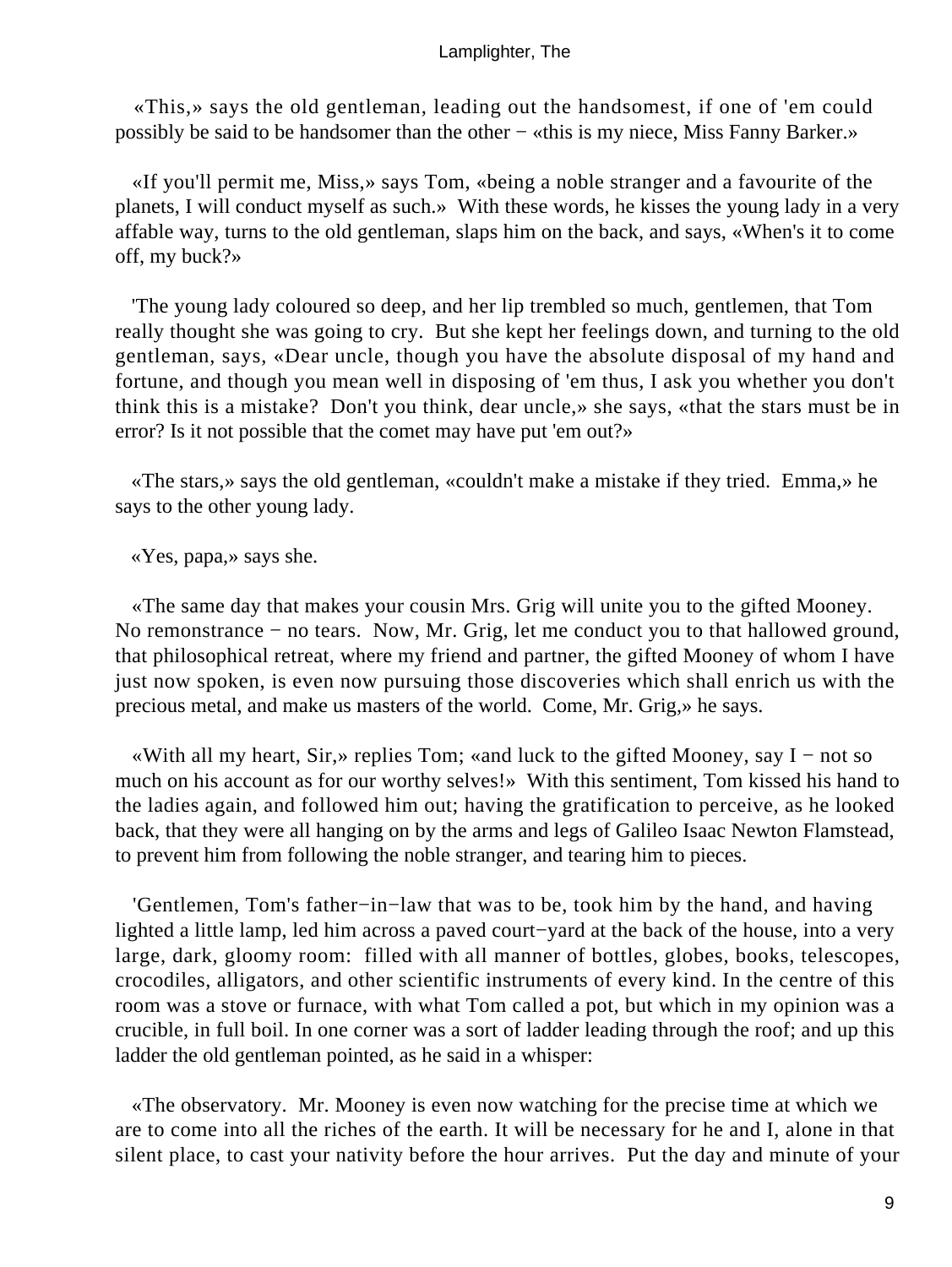birth on this piece of paper, and leave the rest to me.»

 «You don't mean to say,» says Tom, doing as he was told and giving him back the paper, «that I'm to wait here long, do you? It's a precious dismal place.»

«Hush!» says the old gentleman. «It's hallowed ground. Farewell!»

 «Stop a minute,» says Tom. «What a hurry you're in! What's in that large bottle yonder?»

 «It's a child with three heads,» says the old gentleman; «and everything else in proportion.»

 «Why don't you throw him away?» says Tom. «What do you keep such unpleasant things here for?»

 «Throw him away!» cries the old gentleman. «We use him constantly in astrology. He's a charm.»

«I shouldn't have thought it,» says Tom, «from his appearance. **MUST** you go, I say?»

 'The old gentleman makes him no answer, but climbs up the ladder in a greater bustle than ever. Tom looked after his legs till there was nothing of him left, and then sat down to wait; feeling (so he used to say) as comfortable as if he was going to be made a freemason, and they were heating the pokers.

 'Tom waited so long, gentlemen, that he began to think it must be getting on for midnight at least, and felt more dismal and lonely than ever he had done in all his life. He tried every means of whiling away the time, but it never had seemed to move so slow. First, he took a nearer view of the child with three heads, and thought what a comfort it must have been to his parents. Then he looked up a long telescope which was pointed out of the window, but saw nothing particular, in consequence of the stopper being on at the other end. Then he came to a skeleton in a glass case, labelled, «Skeleton of a Gentleman − prepared by Mr. Mooney,» − which made him hope that Mr. Mooney might not be in the habit of preparing gentlemen that way without their own consent. A hundred times, at least, he looked into the pot where they were boiling the philosopher's stone down to the proper consistency, and wondered whether it was nearly done. «When it is,» thinks Tom, «I'll send out for six−penn'orth of sprats, and turn 'em into gold fish for a first experiment.» Besides which, he made up his mind, gentlemen, to have a country−house and a park; and to plant a bit of it with a double row of gas−lamps a mile long, and go out every night with a French−polished mahogany ladder, and two servants in livery behind him, to light 'em for his own pleasure.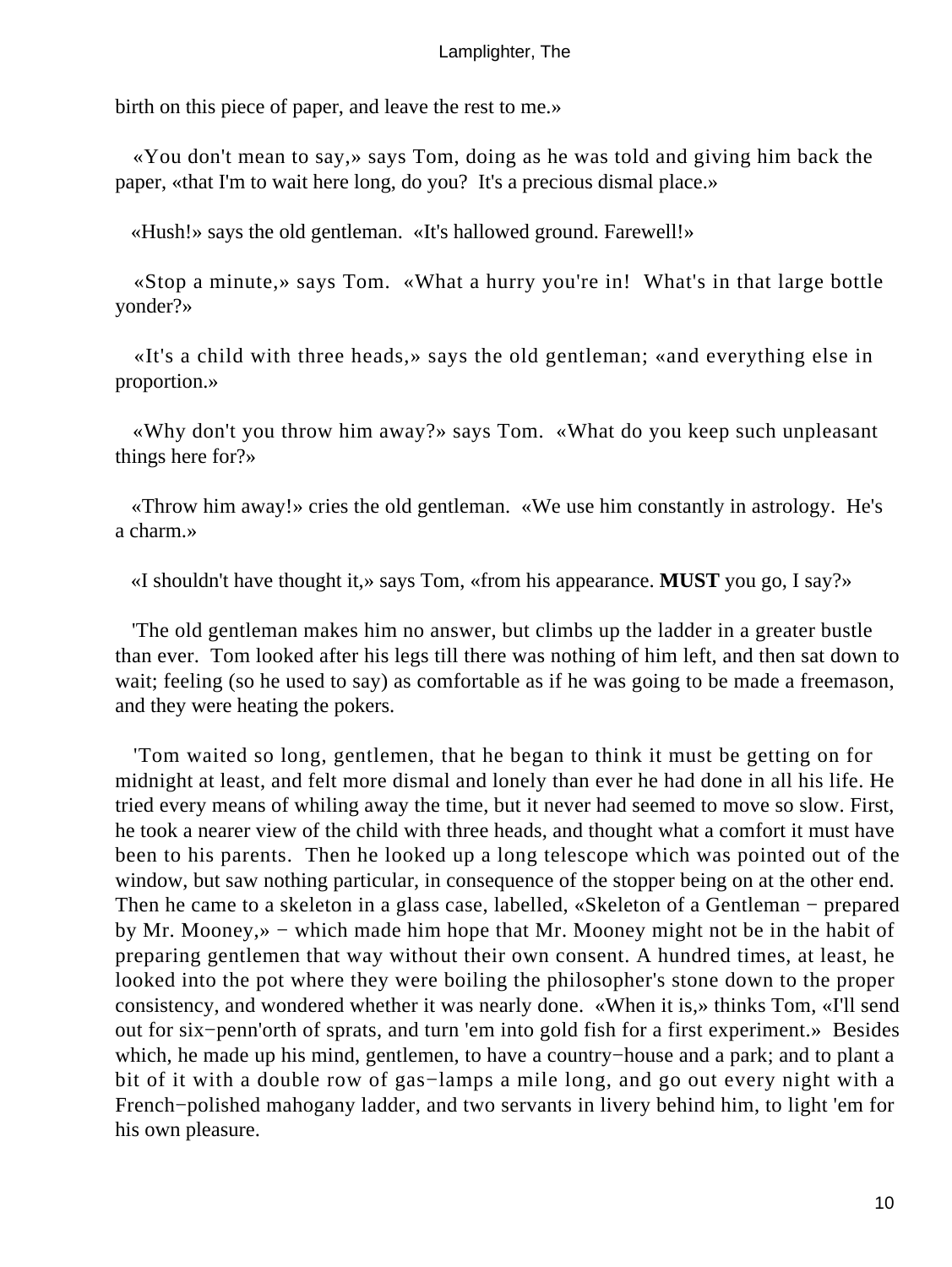'At length and at last, the old gentleman's legs appeared upon the steps leading through the roof, and he came slowly down: bringing along with him, the gifted Mooney. This Mooney, gentlemen, was even more scientific in appearance than his friend; and had, as Tom often declared upon his word and honour, the dirtiest face we can possibly know of, in this imperfect state of existence.

 'Gentlemen, you are all aware that if a scientific man isn't absent in his mind, he's of no good at all. Mr. Mooney was so absent, that when the old gentleman said to him, «Shake hands with Mr. Grig,» he put out his leg. «Here's a mind, Mr. Grig!» cries the old gentleman in a rapture. «Here's philosophy! Here's rumination! Don't disturb him,» he says, «for this is amazing!»

 'Tom had no wish to disturb him, having nothing particular to say; but he was so uncommonly amazing, that the old gentleman got impatient, and determined to give him an electric shock to bring him to − «for you must know, Mr. Grig,» he says, «that we always keep a strongly charged battery, ready for that purpose.» These means being resorted to, gentlemen, the gifted Mooney revived with a loud roar, and he no sooner came to himself than both he and the old gentleman looked at Tom with compassion, and shed tears abundantly.

«My dear friend,» says the old gentleman to the Gifted, «prepare him.»

 «I say,» cries Tom, falling back, «none of that, you know. No preparing by Mr. Mooney if you please.»

 «Alas!» replies the old gentleman, «you don't understand us. My friend, inform him of his fate. − I can't.»

 'The Gifted mustered up his voice, after many efforts, and informed Tom that his nativity had been carefully cast, and he would expire at exactly thirty−five minutes, twenty−seven seconds, and five− sixths of a second past nine o'clock, a.m., on that day two months.

 'Gentlemen, I leave you to judge what were Tom's feelings at this announcement, on the eve of matrimony and endless riches. «I think,» he says in a trembling voice, «there must be a mistake in the working of that sum. Will you do me the favour to cast it up again?» − «There is no mistake,» replies the old gentleman, «it is confirmed by Francis Moore, Physician. Here is the prediction for to−morrow two months.» And he showed him the page, where sure enough were these words – «The decease of a great person may be looked for, about this time.»

«Which,» says the old gentleman, «is clearly you, Mr. Grig.»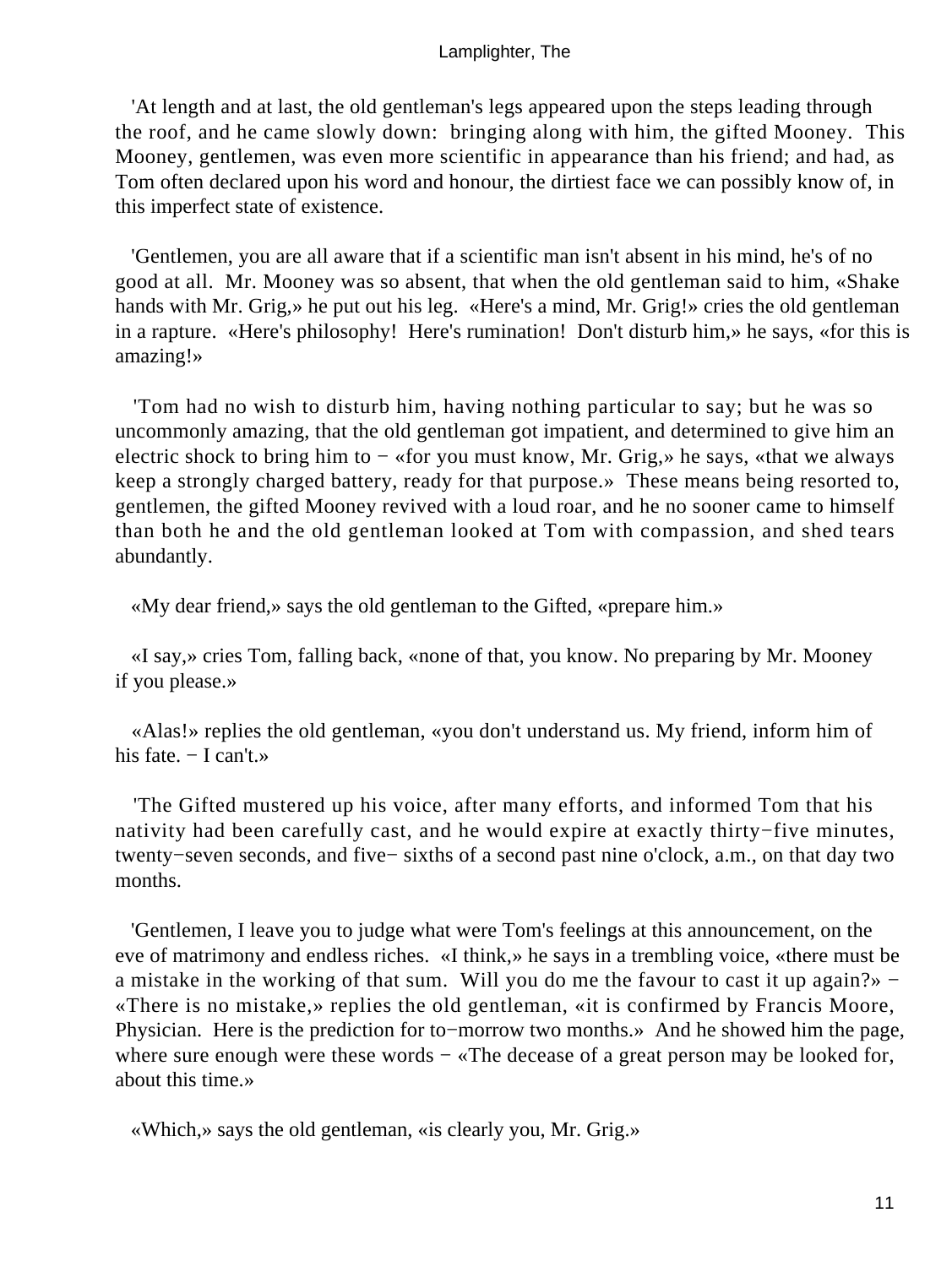«Too clearly,» cries Tom, sinking into a chair, and giving one hand to the old gentleman, and one to the Gifted. «The orb of day has set on Thomas Grig for ever!»

 'At this affecting remark, the Gifted shed tears again, and the other two mingled their tears with his, in a kind − if I may use the expression − of Mooney and Co.'s entire. But the old gentleman recovering first, observed that this was only a reason for hastening the marriage, in order that Tom's distinguished race might be transmitted to posterity; and requesting the Gifted to console Mr. Grig during his temporary absence, he withdrew to settle the preliminaries with his niece immediately.

 'And now, gentlemen, a very extraordinary and remarkable occurrence took place; for as Tom sat in a melancholy way in one chair, and the Gifted sat in a melancholy way in another, a couple of doors were thrown violently open, the two young ladies rushed in, and one knelt down in a loving attitude at Tom's feet, and the other at the Gifted's. So far, perhaps, as Tom was concerned − as he used to say − you will say there was nothing strange in this: but you will be of a different opinion when you understand that Tom's young lady was kneeling to the Gifted, and the Gifted's young lady was kneeling to Tom.

 «Halloa! stop a minute!» cries Tom; «here's a mistake. I need condoling with by sympathising woman, under my afflicting circumstances; but we're out in the figure. Change partners, Mooney.»

«Monster!» cries Tom's young lady, clinging to the Gifted.

«Miss!» says Tom. «Is **THAT** your manners?»

 «I abjure thee!» cries Tom's young lady. «I renounce thee. I never will be thine. Thou,» she says to the Gifted, «art the object of my first and all−engrossing passion. Wrapt in thy sublime visions, thou hast not perceived my love; but, driven to despair, I now shake off the woman and avow it. Oh, cruel, cruel man!» With which reproach she laid her head upon the Gifted's breast, and put her arms about him in the tenderest manner possible, gentlemen.

 «And I,» says the other young lady, in a sort of ecstasy, that made Tom start − «I hereby abjure my chosen husband too. Hear me, Goblin!» − this was to the Gifted − «Hear me! I hold thee in the deepest detestation. The maddening interview of this one night has filled my soul with love – but not for thee. It is for thee, for thee, young man,» she cries to Tom. «As Monk Lewis finely observes, Thomas, Thomas, I am thine, Thomas, Thomas, thou art mine: thine for ever, mine for ever!» with which words, she became very tender likewise.

 'Tom and the Gifted, gentlemen, as you may believe, looked at each other in a very awkward manner, and with thoughts not at all complimentary to the two young ladies. As to the Gifted, I have heard Tom say often, that he was certain he was in a fit, and had it inwardly.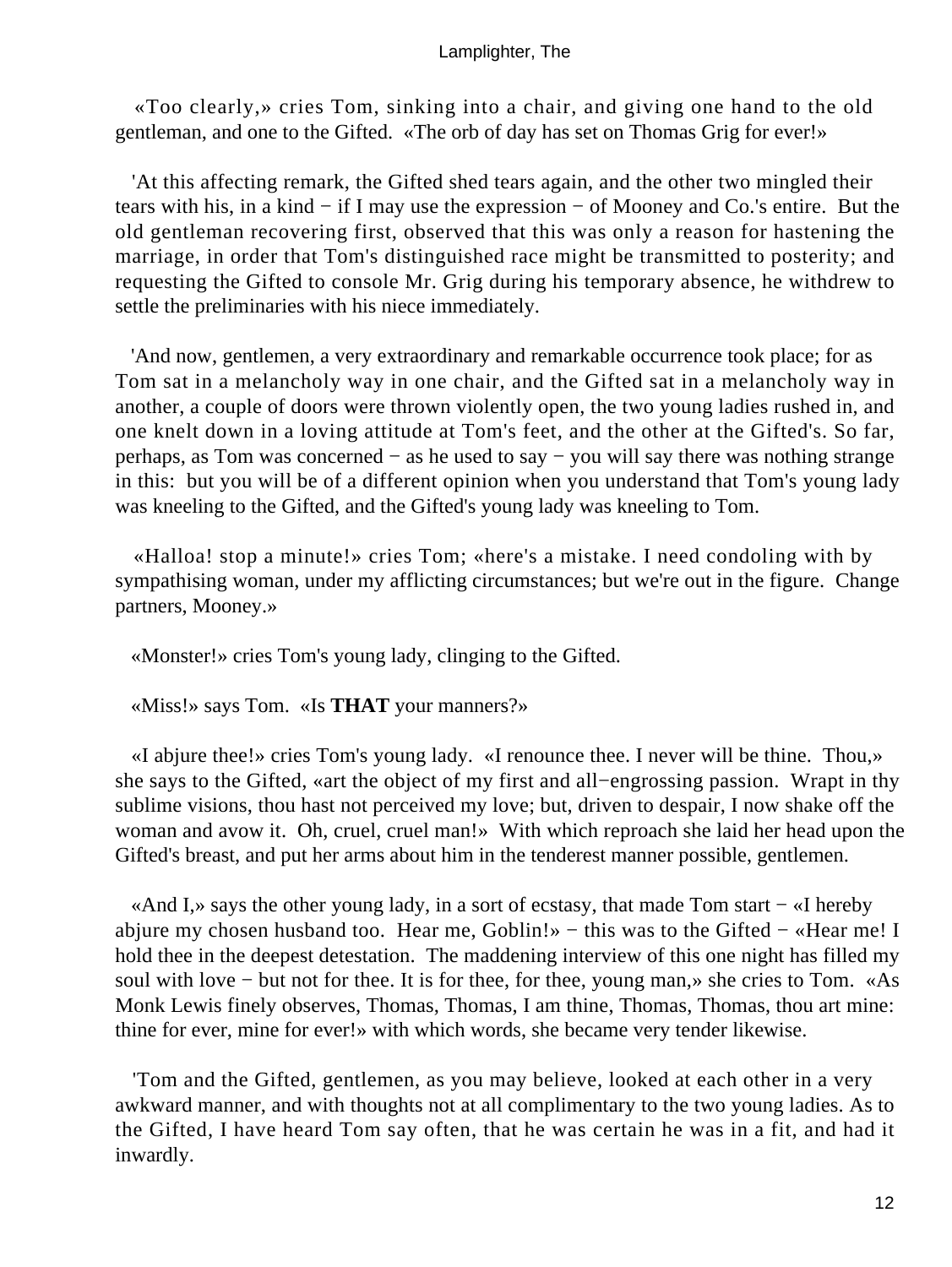«Speak to me! Oh, speak to me!» cries Tom's young lady to the Gifted.

 «I don't want to speak to anybody,» he says, finding his voice at last, and trying to push her away. «I think I had better go. I'm − I'm frightened,» he says, looking about as if he had lost something.

«Not one look of love!» she cries. «Hear me while I declare − »

 «I don't know how to look a look of love,» he says, all in a maze. «Don't declare anything. I don't want to hear anybody.»

 «That's right!» cries the old gentleman (who it seems had been listening). «That's right! Don't hear her. Emma shall marry you to−morrow, my friend, whether she likes it or not, and SHE shall marry Mr. Grig.»

 'Gentlemen, these words were no sooner out of his mouth than Galileo Isaac Newton Flamstead (who it seems had been listening too) darts in, and spinning round and round, like a young giant's top, cries, «Let her. Let her. I'm fierce; I'm furious. I give her leave. I'll never marry anybody after this – never. It isn't safe. She is the falsest of the false,» he cries, tearing his hair and gnashing his teeth; «and I'll live and die a bachelor!»

 «The little boy,» observed the Gifted gravely, «albeit of tender years, has spoken wisdom. I have been led to the contemplation of woman−kind, and will not adventure on the troubled waters of matrimony.»

 «What!» says the old gentleman, «not marry my daughter! Won't you, Mooney? Not if I make her? Won't you? Won't you?»

 «No,» says Mooney, «I won't. And if anybody asks me any more, I'll run away, and never come back again.»

 «Mr. Grig,» says the old gentleman, «the stars must be obeyed. You have not changed your mind because of a little girlish folly − eh, Mr. Grig?»

 'Tom, gentlemen, had had his eyes about him, and was pretty sure that all this was a device and trick of the waiting−maid, to put him off his inclination. He had seen her hiding and skipping about the two doors, and had observed that a very little whispering from her pacified the Salamander directly. «So,» thinks Tom, «this is a plot − but it won't fit.»

«Eh, Mr. Grig?» says the old gentleman.

«Why, Sir,» says Tom, pointing to the crucible, «if the soup's nearly ready − »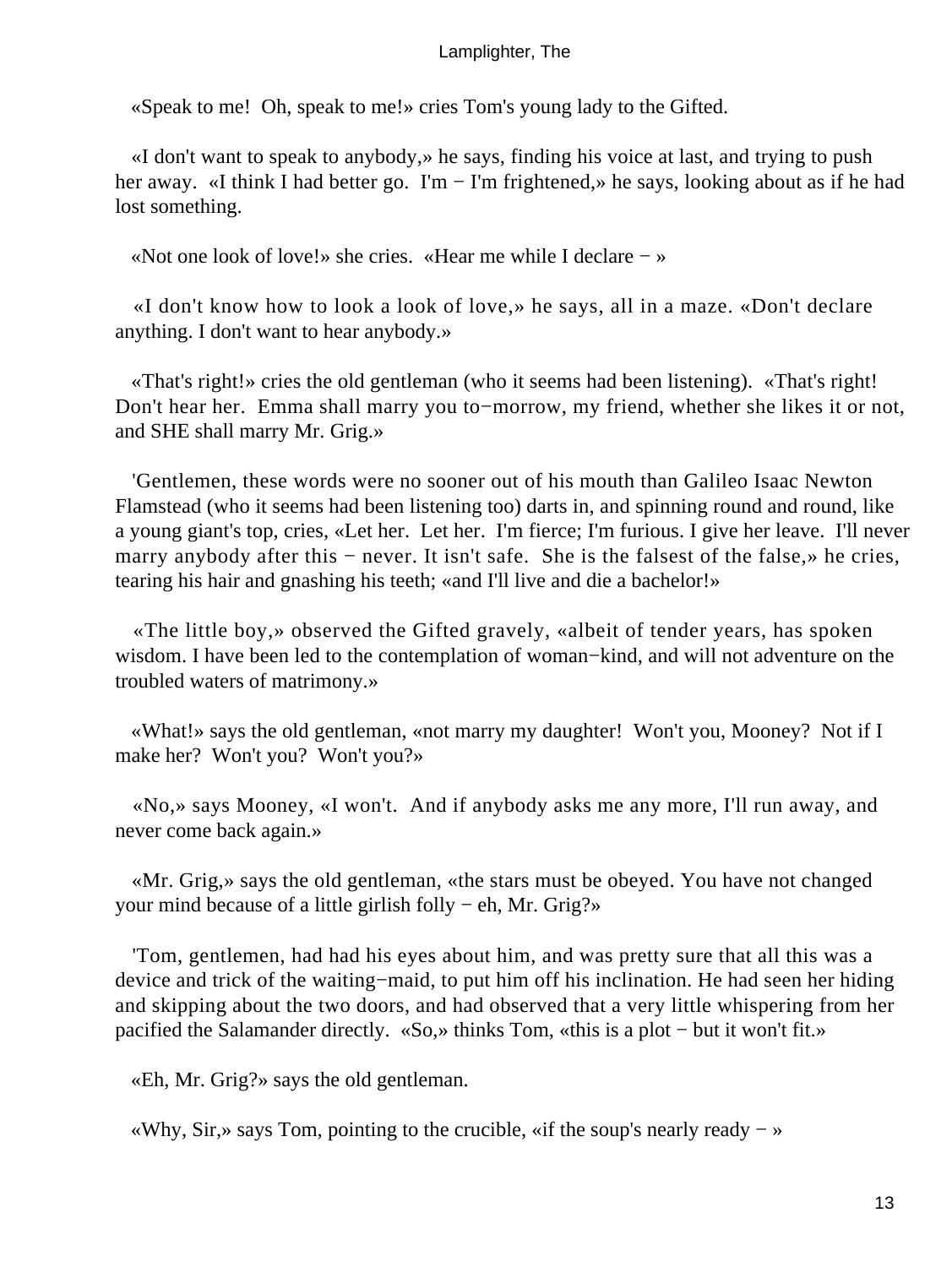«Another hour beholds the consummation of our labours,» returned the old gentleman.

 «Very good,» says Tom, with a mournful air. «It's only for two months, but I may as well be the richest man in the world even for that time. I'm not particular, I'll take her, Sir. I'll take her.»

 'The old gentleman was in a rapture to find Tom still in the same mind, and drawing the young lady towards him by little and little, was joining their hands by main force, when all of a sudden, gentlemen, the crucible blows up, with a great crash; everybody screams; the room is filled with smoke; and Tom, not knowing what may happen next, throws himself into a Fancy attitude, and says, «Come on, if you're a man!» without addressing himself to anybody in particular.

 «The labours of fifteen years!» says the old gentleman, clasping his hands and looking down upon the Gifted, who was saving the pieces, «are destroyed in an instant!» − And I am told, gentlemen, by−the−bye, that this same philosopher's stone would have been discovered a hundred times at least, to speak within bounds, if it wasn't for the one unfortunate circumstance that the apparatus always blows up, when it's on the very point of succeeding.

 'Tom turns pale when he hears the old gentleman expressing himself to this unpleasant effect, and stammers out that if it's quite agreeable to all parties, he would like to know exactly what has happened, and what change has really taken place in the prospects of that company.

 «We have failed for the present, Mr. Grig,» says the old gentleman, wiping his forehead. «And I regret it the more, because I have in fact invested my niece's five thousand pounds in this glorious speculation. But don't be cast down,» he says, anxiously − «in another fifteen years, Mr. Grig − »

 «Oh!» cries Tom, letting the young lady's hand fall. «Were the stars very positive about this union, Sir?»

«They were,» says the old gentleman.

«I'm sorry to hear it,» Tom makes answer, «for it's no go, Sir.»

«No what!» cries the old gentleman.

 «Go, Sir,» says Tom, fiercely. «I forbid the banns.» And with these words − which are the very words he used − he sat himself down in a chair, and, laying his head upon the table, thought with a secret grief of what was to come to pass on that day two months.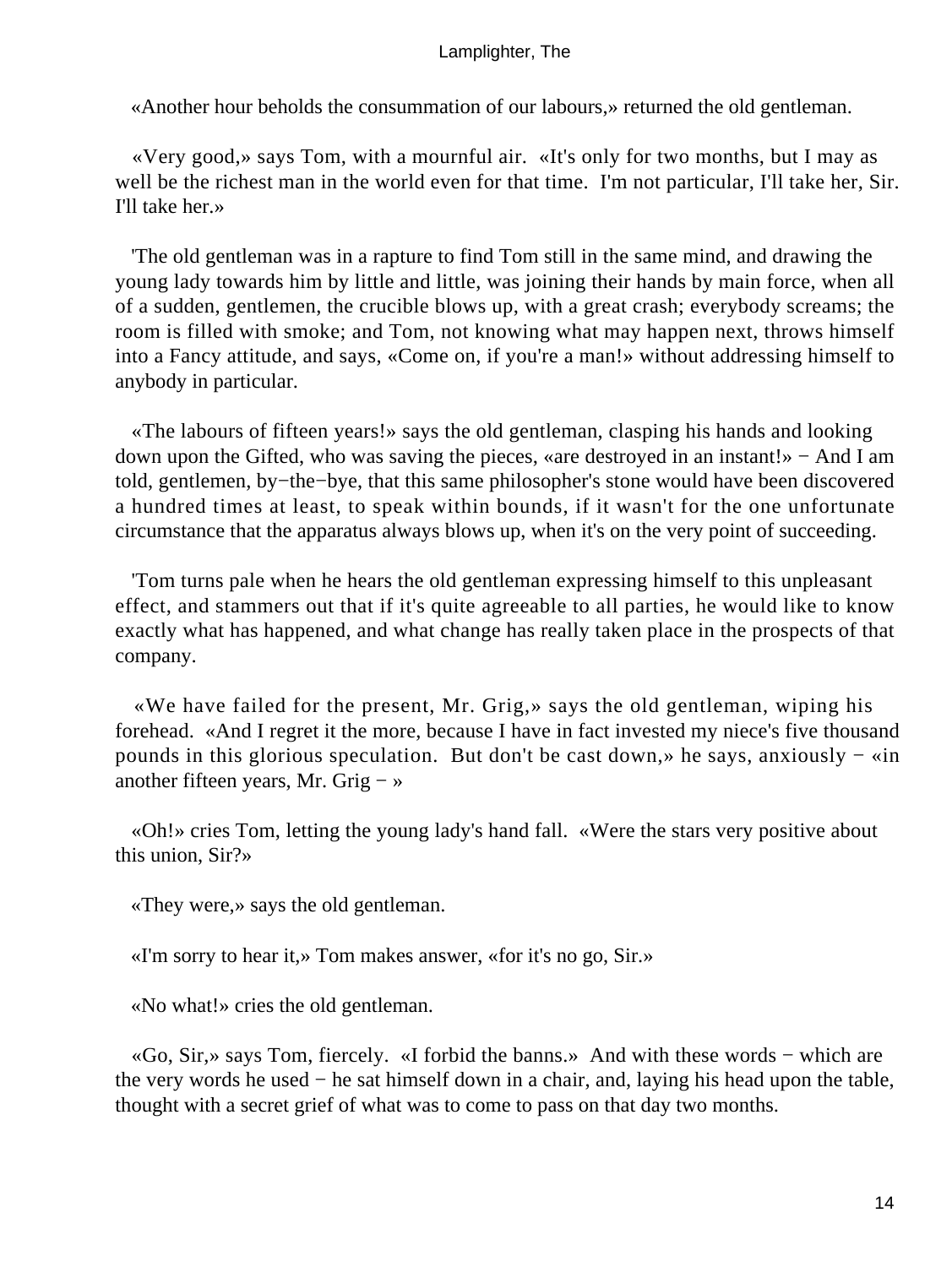'Tom always said, gentlemen, that that waiting−maid was the artfullest minx he had ever seen; and he left it in writing in this country when he went to colonize abroad, that he was certain in his own mind she and the Salamander had blown up the philosopher's stone on purpose, and to cut him out of his property. I believe Tom was in the right, gentlemen; but whether or no, she comes forward at this point, and says, «May I speak, Sir?» and the old gentleman answering, «Yes, you may,» she goes on to say that «the stars are no doubt quite right in every respect, but Tom is not the man.» And she says, «Don't you remember, Sir, that when the clock struck five this afternoon, you gave Master Galileo a rap on the head with your telescope, and told him to get out of the way?» «Yes, I do,» says the old gentleman. «Then,» says the waiting− maid, «I say he's the man, and the prophecy is fulfilled.» The old gentleman staggers at this, as if somebody had hit him a blow on the chest, and cries, «He! why he's a boy!» Upon that, gentlemen, the Salamander cries out that he'll be twenty−one next Lady−day; and complains that his father has always been so busy with the sun round which the earth revolves, that he has never taken any notice of the son that revolves round him; and that he hasn't had a new suit of clothes since he was fourteen; and that he wasn't even taken out of nankeen frocks and trousers till he was quite unpleasant in 'em; and touches on a good many more family matters to the same purpose. To make short of a long story, gentlemen, they all talk together, and cry together, and remind the old gentleman that as to the noble family, his own grandfather would have been lord mayor if he hadn't died at a dinner the year before; and they show him by all kinds of arguments that if the cousins are married, the prediction comes true every way. At last, the old gentleman being quite convinced, gives in; and joins their hands; and leaves his daughter to marry anybody she likes; and they are all well pleased; and the Gifted as well as any of them.

 'In the middle of this little family party, gentlemen, sits Tom all the while, as miserable as you like. But, when everything else is arranged, the old gentleman's daughter says, that their strange conduct was a little device of the waiting−maid's to disgust the lovers he had chosen for 'em, and will he forgive her? and if he will, perhaps he might even find her a husband − and when she says that, she looks uncommon hard at Tom. Then the waiting−maid says that, oh dear! she couldn't abear Mr. Grig should think she wanted him to marry her; and that she had even gone so far as to refuse the last lamplighter, who was now a literary character (having set up as a bill−sticker); and that she hoped Mr. Grig would not suppose she was on her last legs by any means, for the baker was very strong in his attentions at that moment, and as to the butcher, he was frantic. And I don't know how much more she might have said, gentlemen (for, as you know, this kind of young women are rare ones to talk), if the old gentleman hadn't cut in suddenly, and asked Tom if he'd have her, with ten pounds to recompense him for his loss of time and disappointment, and as a kind of bribe to keep the story secret.

 «It don't much matter, Sir,» says Tom, «I ain't long for this world. Eight weeks of marriage, especially with this young woman, might reconcile me to my fate. I think,» he says, «I could go off easy after that.» With which he embraces her with a very dismal face, and groans in a way that might move a heart of stone − even of philosopher's stone.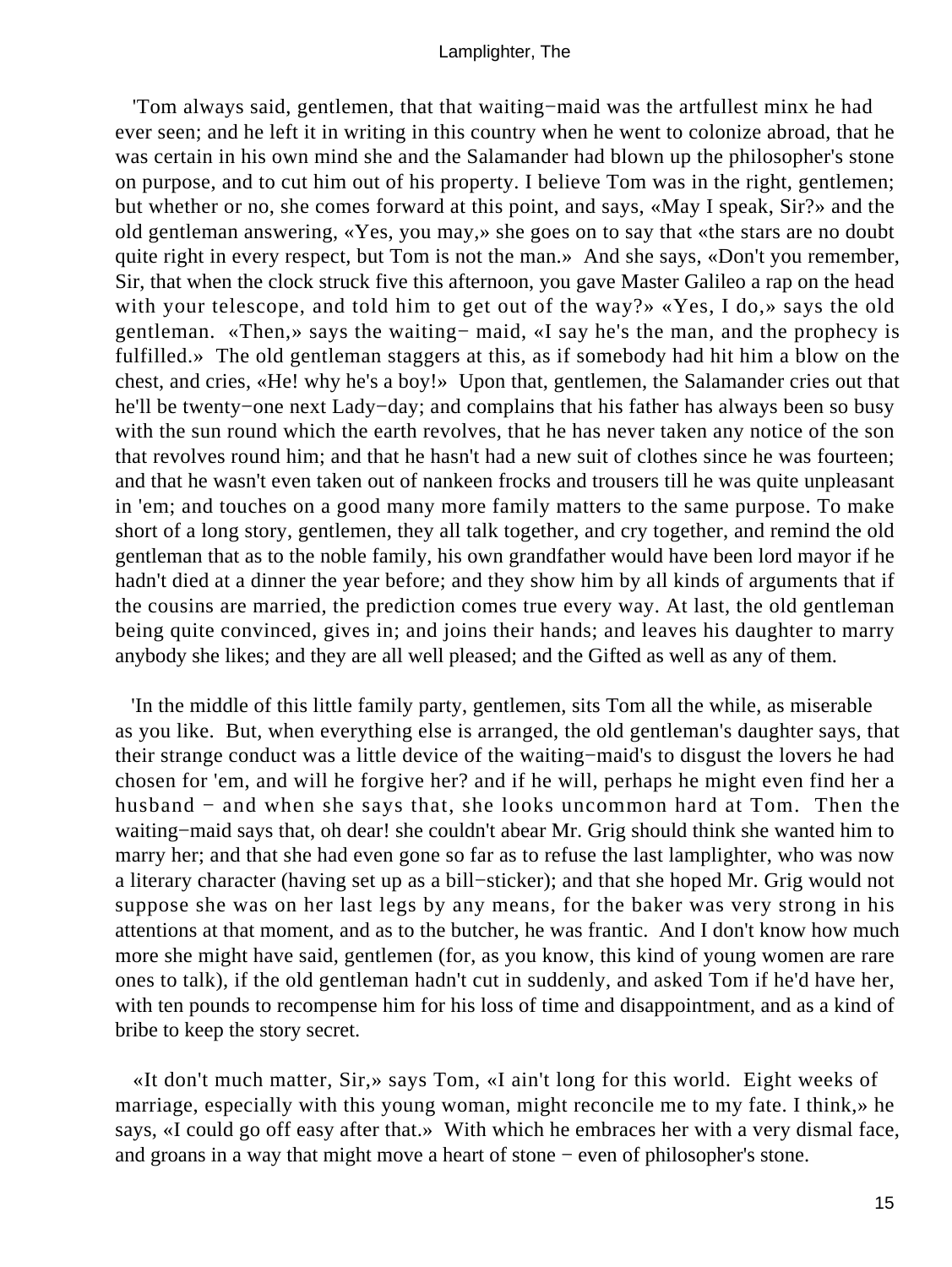«Egad,» says the old gentleman, «that reminds me − this bustle put it out of my head − there was a figure wrong. He'll live to a green old age − eighty−seven at least!»

«How much, Sir?» cries Tom.

«Eighty−seven!» says the old gentleman.

 'Without another word, Tom flings himself on the old gentleman's neck; throws up his hat; cuts a caper; defies the waiting−maid; and refers her to the butcher.

«You won't marry her!» says the old gentleman, angrily.

 «And live after it!» says Tom. «I'd sooner marry a mermaid with a small−tooth comb and looking−glass.»

«Then take the consequences,» says the other.

 'With those words − I beg your kind attention here, gentlemen, for it's worth your notice − the old gentleman wetted the forefinger of his right hand in some of the liquor from the crucible that was spilt on the floor, and drew a small triangle on Tom's forehead. The room swam before his eyes, and he found himself in the watch− house.'

'Found himself WHERE?' cried the vice, on behalf of the company generally.

 'In the watch−house,' said the chairman. 'It was late at night, and he found himself in the very watch−house from which he had been let out that morning.'

'Did he go home?' asked the vice.

 'The watch−house people rather objected to that,' said the chairman; 'so he stopped there that night, and went before the magistrate in the morning. «Why, you're here again, are you?» says the magistrate, adding insult to injury; «we'll trouble you for five shillings more, if you can conveniently spare the money.» Tom told him he had been enchanted, but it was of no use. He told the contractors the same, but they wouldn't believe him. It was very hard upon him, gentlemen, as he often said, for was it likely he'd go and invent such a tale? They shook their heads and told him he'd say anything but his prayers – as indeed he would; there's no doubt about that. It was the only imputation on his moral character that ever I heard of.'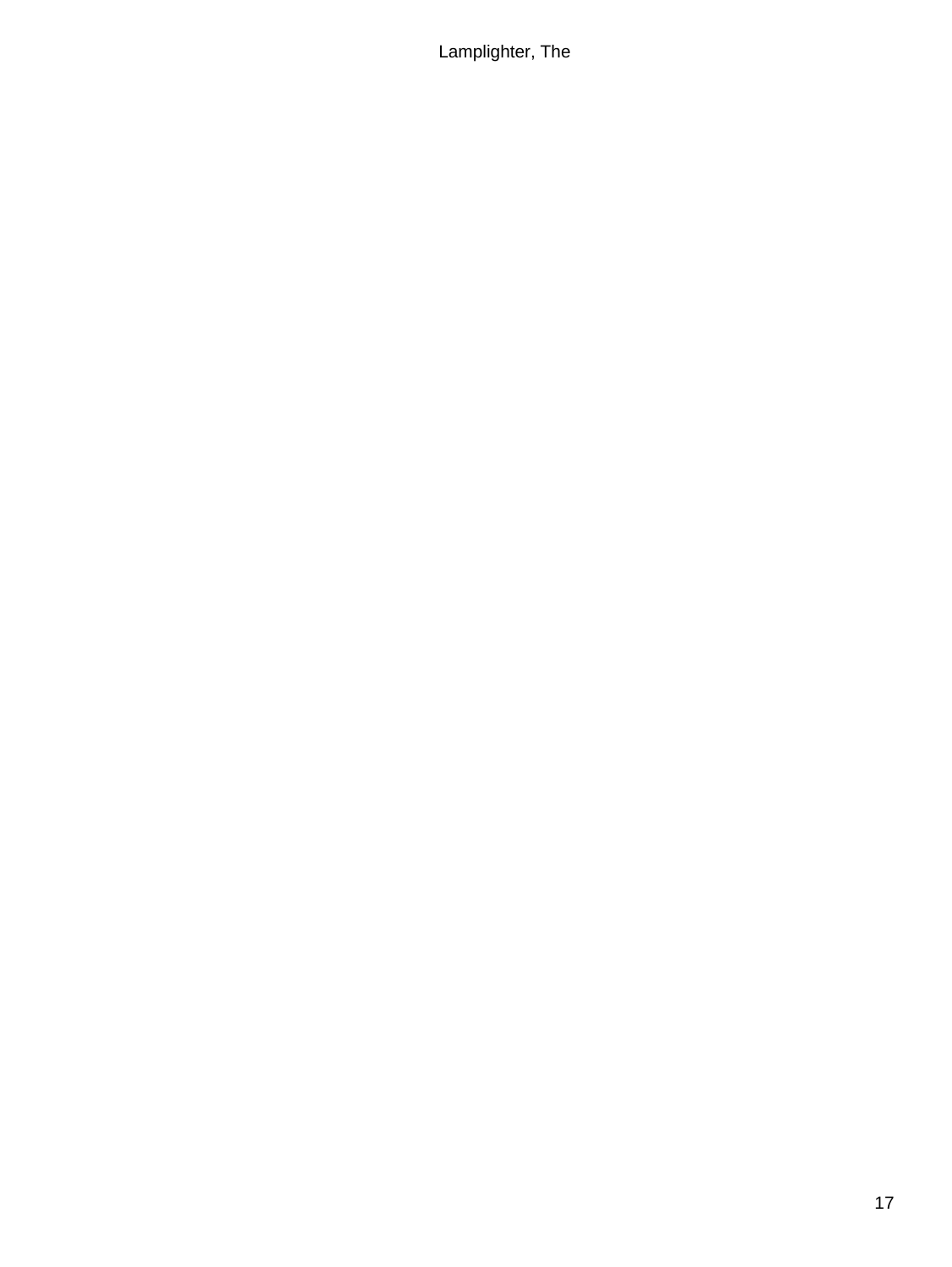## <span id="page-18-0"></span>**You are reading a Phoenix Edition:**

It was converted from clean and standard xhtml/xml files. It uses metatags to identify content, and other data. The available resources specific to each ebook format were used to give the reader a pleasant reading experience.

More detais available at Phoenix−Library.org website.

Any suggestion that helps us to improve these editions are welcome.

**The Phoenix−Library Team**